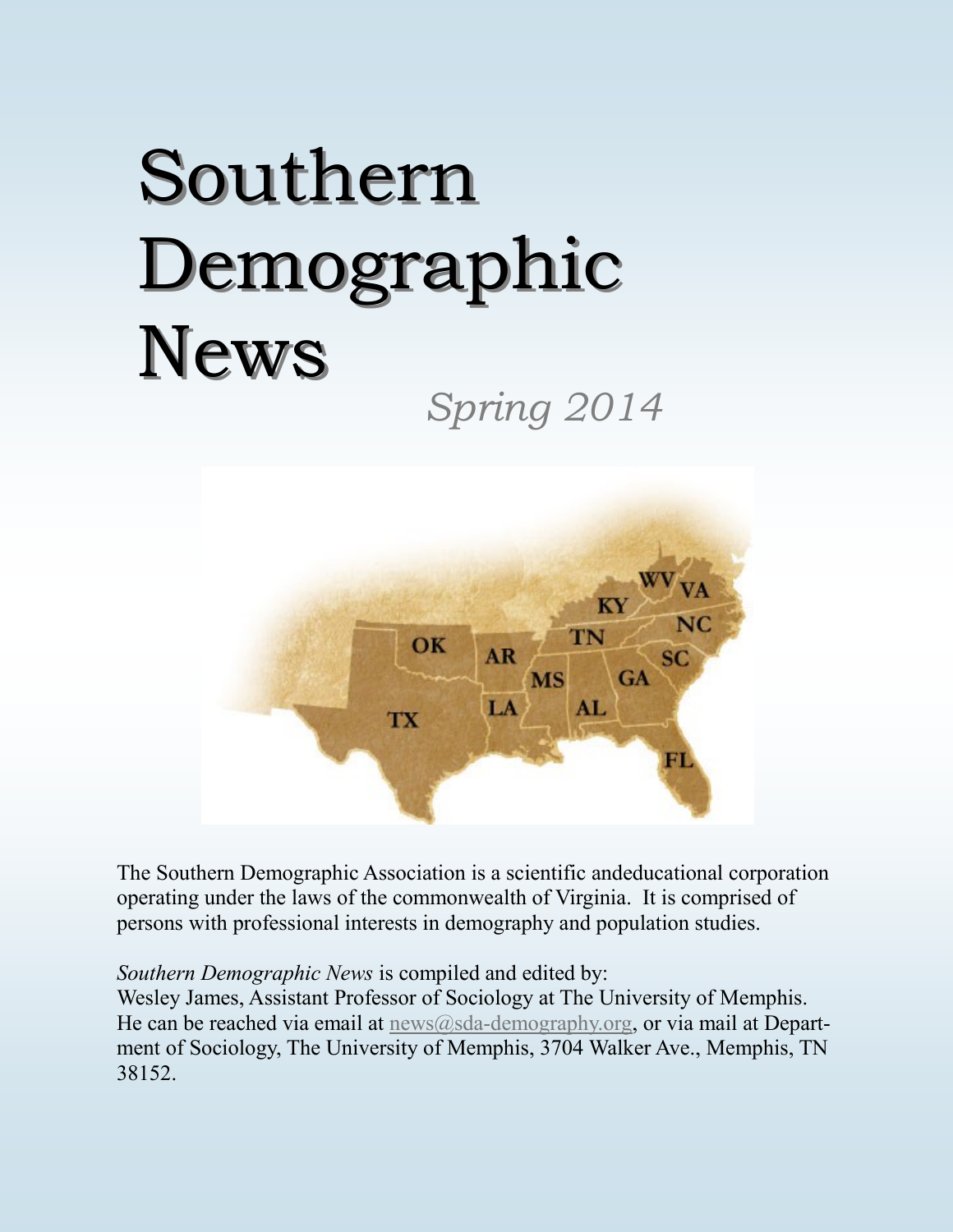# **TABLE OF CONTENTS**

| <b>Call for Papers</b>                | $\mathbf{1}$             |
|---------------------------------------|--------------------------|
| 2014 SDA Paper Awards                 | $\overline{2}$           |
| <b>Presidential Message</b>           | 3                        |
| Memphis Hotel and Visitor Information | $\overline{4}$           |
| <b>Travel Information</b>             | 5                        |
| <b>Member News</b>                    | 5                        |
| $PR2$ Special Issues                  | 6                        |
| $PR2$ Table of Contents               | 6                        |
| <b>ACS Data Users Conference</b>      | $\overline{\mathcal{L}}$ |
| <b>Job Listings</b>                   | $8 - 10$                 |
| <b>News Release</b>                   | 11                       |
| Comments From the New Editor          | 12                       |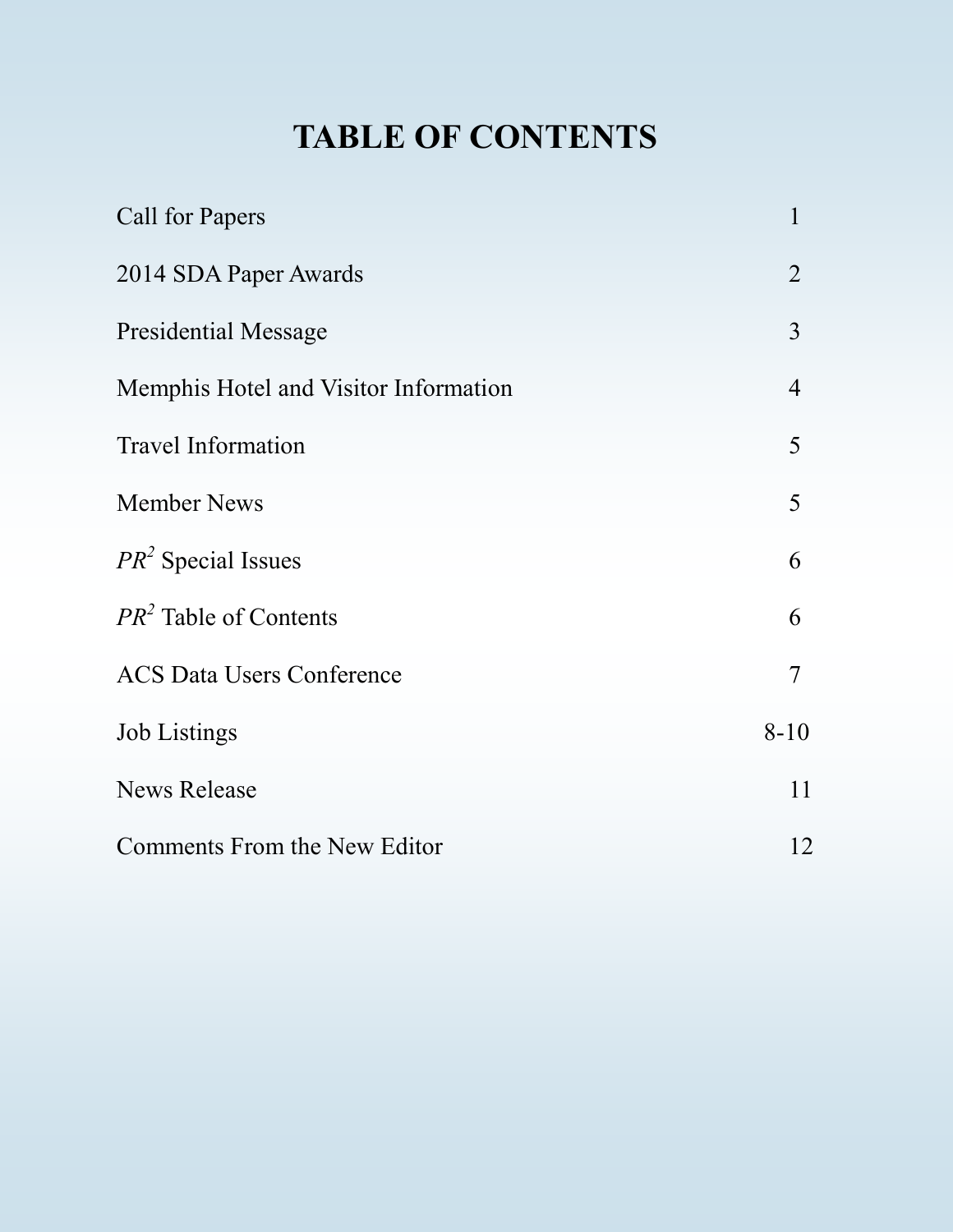spring 2014

## **CALL FOR PAPERS**

#### **October 15-18, 2014 Peabody Hotel Memphis, Tennessee**



You are invited to submit abstracts for posters and/or papers for the 2014 annual meeting of the Southern Demographic Association (SDA). You are also invited to suggest topics for panels and poster sessions. For the first time since 1996, the SDA conference will return to Memphis, with the local arrangements organized by Wesley James from The University of Memphis. The 2014 conference will hold the opening reception on Wednesday, 10/15 and conduct the two main days of scientific sessions on Thursday, 10/16 and Friday, 10/17.

Presentations of research in both applied and academic demography are welcome as are related topics in economics, sociology, geography, political science, public health, epidemiology, and psychology. Though SDA is known for regional emphases and membership, the Association encourages the membership and participation of individuals from any region of the country or world. The structure of presentations is flexible; potential contributors are encouraged to not only send abstracts for individual research papers, but also for posters, complete sessions, thematic sessions, panel discussions, software demonstrations, and more!

Presentations by (or co-authored with) students are especially welcome; they can offer a student a significant first professional meeting experience. SDA also awards cash prizes to the best undergraduate and to the best graduate student paper (see details next page).

All proposals and abstracts should be submitted by **June 15, 2014,** through the SDA web site http://sda-[demography.org/SDA2014.php.](http://sda-demography.org/SDA2014.php) The SDA web site will ask you for your name, the name(s) of any co-authors (or other presenters if you are proposing a session), descriptions of paper(s) or poster(s)/topics of proposed session(s), institutional affiliation(s), and complete contact information (email address, telephone number, fax number, and mailing address)**.**

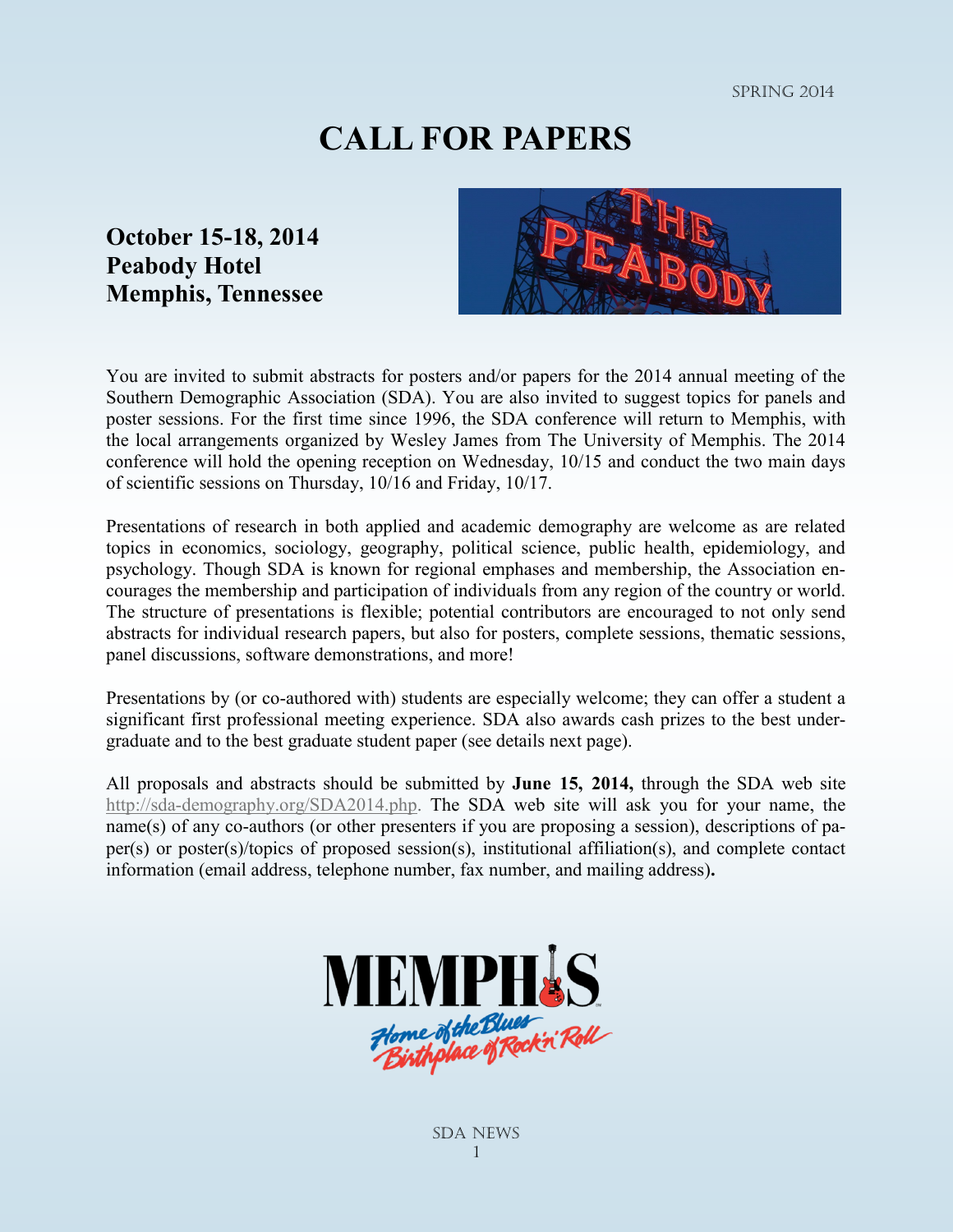## **SDA PAPER AWARDS**

The SDA makes awards for the following types of papers presented at the annual meeting:

#### **Everett S. Lee Outstanding Graduate Student Paper Award**



 SDA presents an award for the best *graduate student* paper delivered at the annual meeting. The winning student receives a cash prize and a certificate, both of which are presented at the annual business meeting. Please send your complete paper in electronic format to studentawards $@sda$ -demography.org by September 1, 2014.

#### **Outstanding Undergraduate Student Paper Award**

SDA presents a cash prize and a certificate for the best *undergraduate paper* presented at the conference. The award is given at the annual business meeting. Please send your complete paper, in electronic format, to studentawards $@$ sda-demography.org by September 1, 2014.

#### **E. Walter Terrie Award for State and Local Demography**

Walt Terrie was a faculty member and applied demographer at Florida State University and an active member of the Southern Demographic Association. After he died suddenly in 1997,

SDA and FSU began awarding the Walt Terrie Award to recognize the "best paper presented at the SDA Annual Meeting on an applied topic, especially one relating to state and local demography." The award is chosen by a committee appointed by the SDA President and including at least one FSU faculty member. For consideration for the E. Walter Terrie Award, email your submission to Isaac W. Eberstein at [ieberstn@fsu.edu](mailto:ieberstn@coss.fsu.edu) no later than October 15, 2014. Submissions for the award should only be made after the paper has been submitted for program consideration through the SDA website http://sda-[demography.org/SDA2014.php.](http://sda-demography.org/SDA2014.php) The Terrie Award consists of a \$400 cash prize and an appropriate certificate.



IMPORTANT: Submission of a paper for one of these awards should only be made after the paper has been submitted for program consideration through the SDA website: http://sda-[demography.org/SDA2014.php](http://sda-demography.org/SDA2014.php).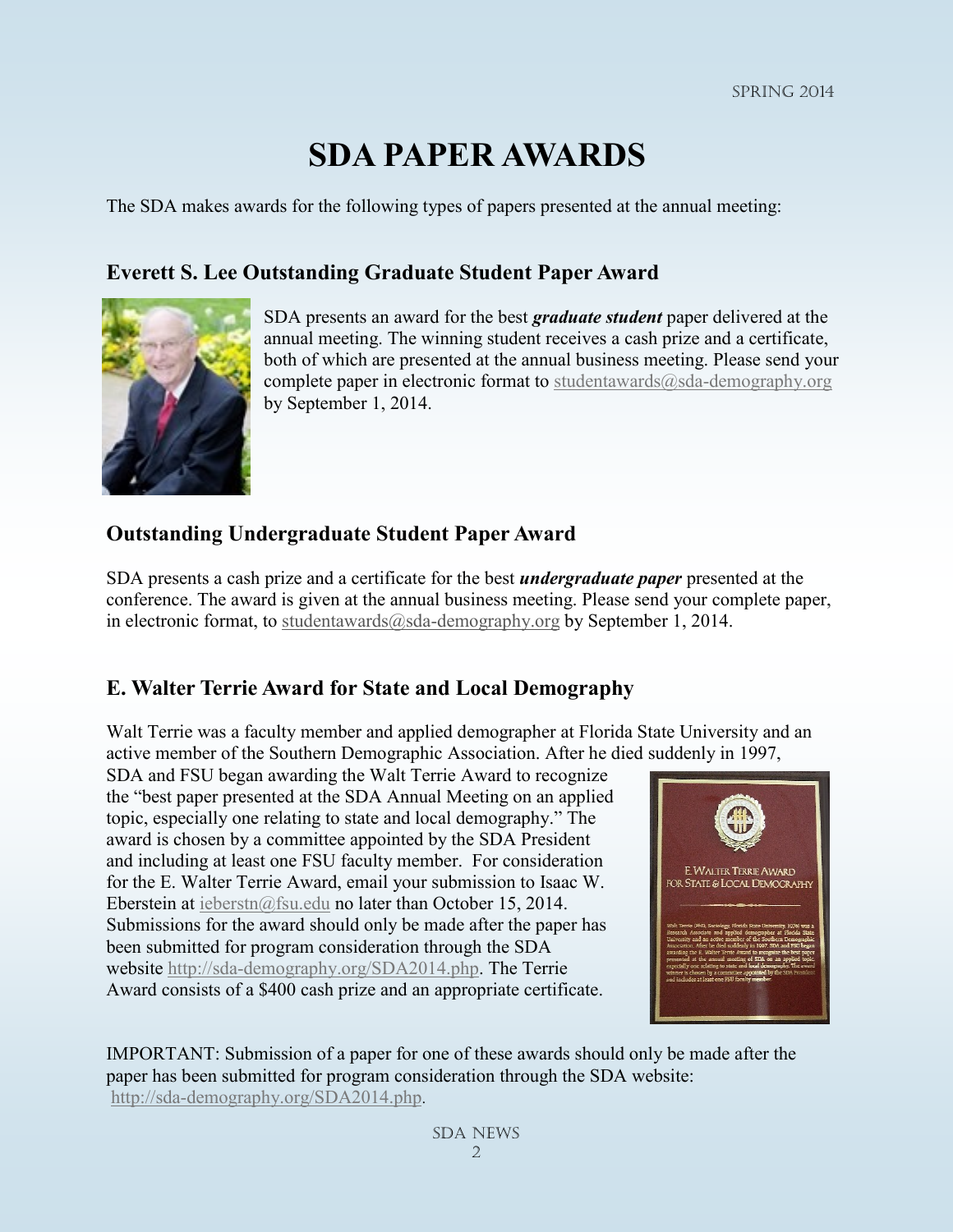## **PRESIDENTIAL MESSAGE REGARDING THE 2014 SDA MEETING**

Wow! For 44 years the Southern Demographic Association has served as a forum for demographers to share research, ideas and collaborations. We continue to be a vibrant organization with an active and well-respected publication, *Population Research & Policy Review*. I want to extend many thanks to the current editors, Stephanie Bohon and Bridget Gorman, as their editorial term ends. Our annual conference draws on average 100 paper presentations and posters. The conference is well-known for being a student-friendly venue for presenting. In fact, mark your calendar now for the next meeting in Memphis, Tennessee on October 15-18, 2014.

I want to draw particular attention to three presentation awards that SDA sponsors every year. The E. Walt Terrie Award for State and Local Demography is awarded to an outstanding applied demography paper. It is one of the few vehicles to recognize applied work in our discipline and the award is open to all academic levels and practitioners in the field. The Everett S. Lee Graduate Student paper and the SDA Undergraduate Paper are open to enrolled students for solo-authored papers. The awards include both recognition and a cash prize. I urge you as demographers and mentors to encourage peers and recruit students to these awards competitions.

The call for papers will be issued later this semester and will include details on deadlines for papers and awards competitions. I look forward to seeing colleagues, peers and old friends (I mean they have been friends for a while, not that they are old!) in Memphis in October.

-Ron Cossman, President (2014)

Southern Demographic Association

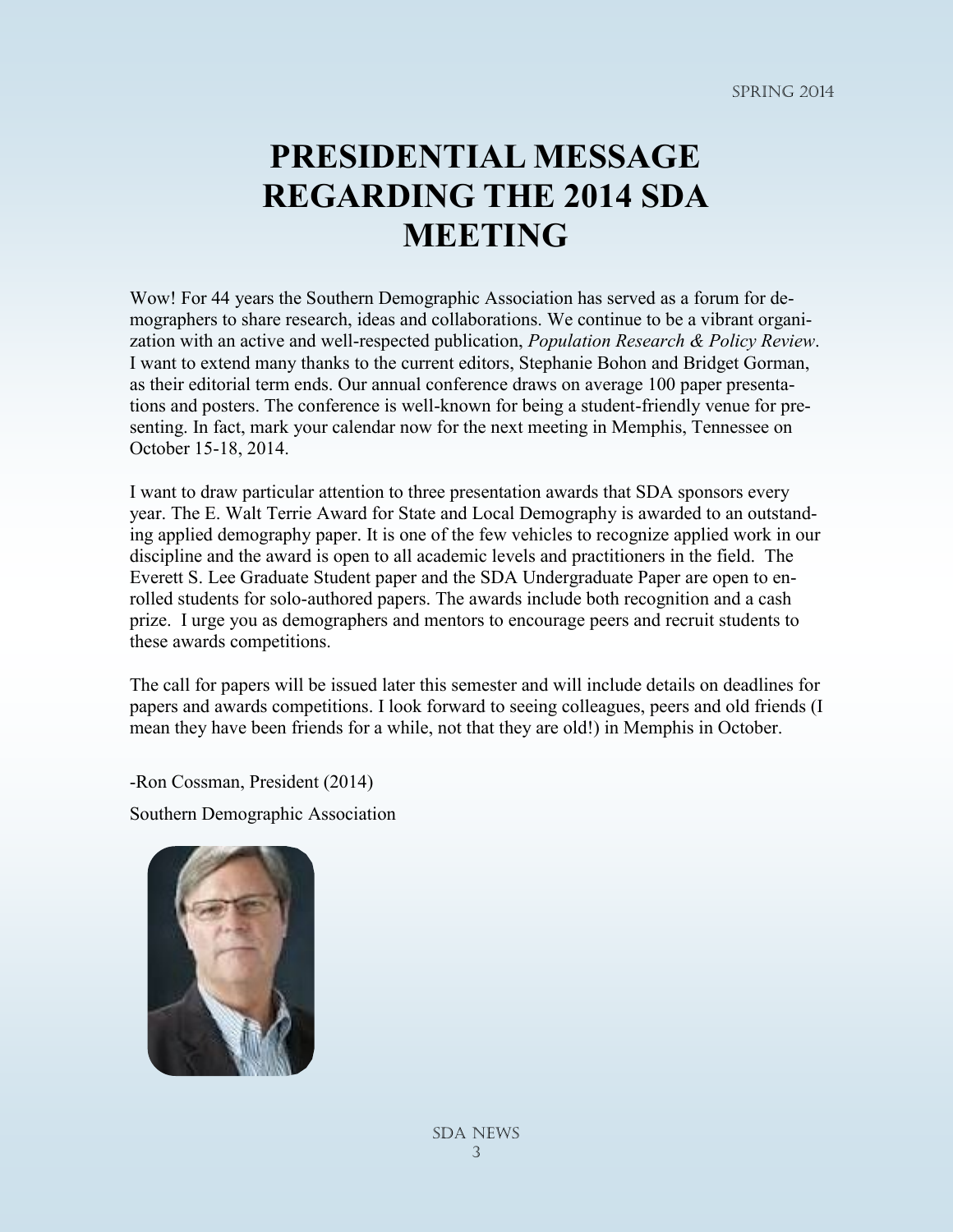## **MEMPHIS HOTEL AND VISITOR INFORMATION**

The 2014 annual meeting will be held at the historic Peabody Hotel in downtown Memphis. The Peabody is one of Memphis' most popular attractions. The Peabody Ducks march to and from the Grand Lobby daily at 11 a.m. and 5 p.m. in a time-honored tradition dating back to 1933. The hotel features guest rooms with picturesque views of downtown or the Mississippi River. In-room amenities include weekday newspaper delivery, high speed internet access, iron with full size ironing board, in room coffee/tea service, hairdryer, electronic voicemail, and access to the Peabody Athletic Club.

The SDA room rate is \$179 per night plus local taxes of 15.95%. The Peabody Hotel boasts 464 rooms and has a fitness room and pool. The hotel also has 2 full service restaurants, 2 bars and 24-hour room service. For more information about the hotel or to make reservations, please call (901) 529-4000 or check out the hotel's website at:

http://www.peabodymemphis.com, click the Reservations link, and enter code 141015SOUT.



Not only will SDA attendees stay in fine accommodations, we will also have many local activities and attractions of potential interest to members. Downtown Memphis is home to the world famous Beale Street, the location of many bars, restaurants, and great local music. Other nearby attractions include the Memphis Rock N Soul Museum, Gibson Guitar Factory, Fed-Ex Forum, National Civil Rights Museum, Sun Studio, Orpheum Theatre, Mud Island River Park, and the Memphis Cook Convention Center. For those interested in getting outdoors, several of the attractions are within blocks of the hotel and many parks are found throughout downtown and on the banks of the Mississippi River. Art museums, shopping, and fine dining also await visitors. For more information on the city, see http://www.memphistravel.com/.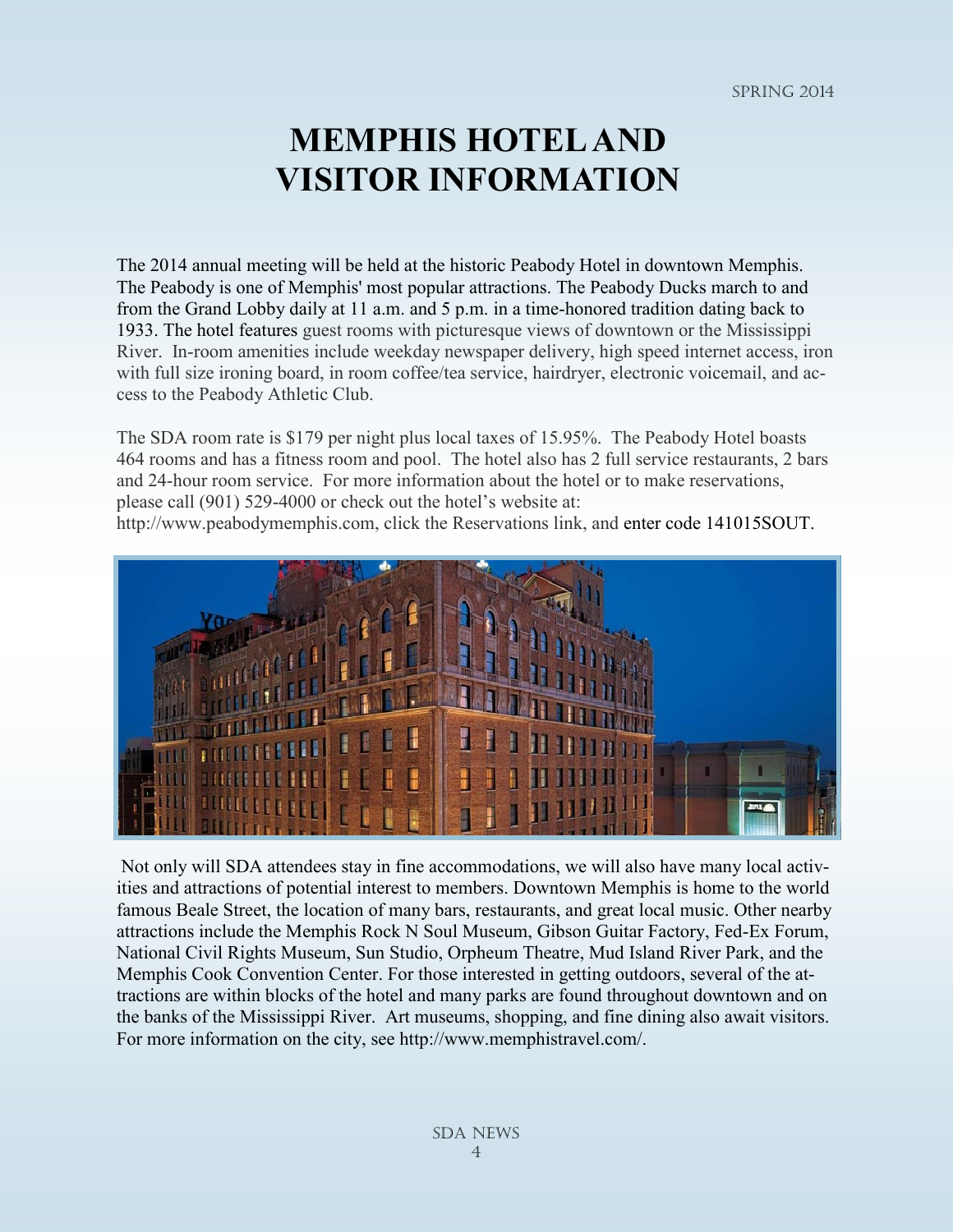#### **MEMPHIS TRAVEL INFORMATION**

Memphis is accessible for many SDA members by automobile. Interstates 40 (for those coming from the east and west) and 55 (for those coming from the north and south) run through Memphis. For others, the Memphis International Airport has commercial air service operated by the following carriers: Delta, US Airways, American, Southwest, Frontier, and United. Should you choose to fly to Memphis, numerous ground transportation options are available including car rentals, taxis, and shuttle services.

For more information on air service to Memphis, see http://www.mscaa.com/.



## **MEMBER NEWS**

SDA mourns the recent loss of long time members and friends:

Bob McCann of Tallahassee, FL, passed away on December 29, 2013. Bob directed the Florida State University Pop Center Library before retiring a few years ago. Bob was a staple at the SDA meetings for many years.

The Reverend Michael S. Jarrett of First Presbyterian Church of LaFollette, TN, and the husband of SDA member Stephanie Bohon, passed away April 5, 2014.

Our deepest sincerities go out to their families and friends.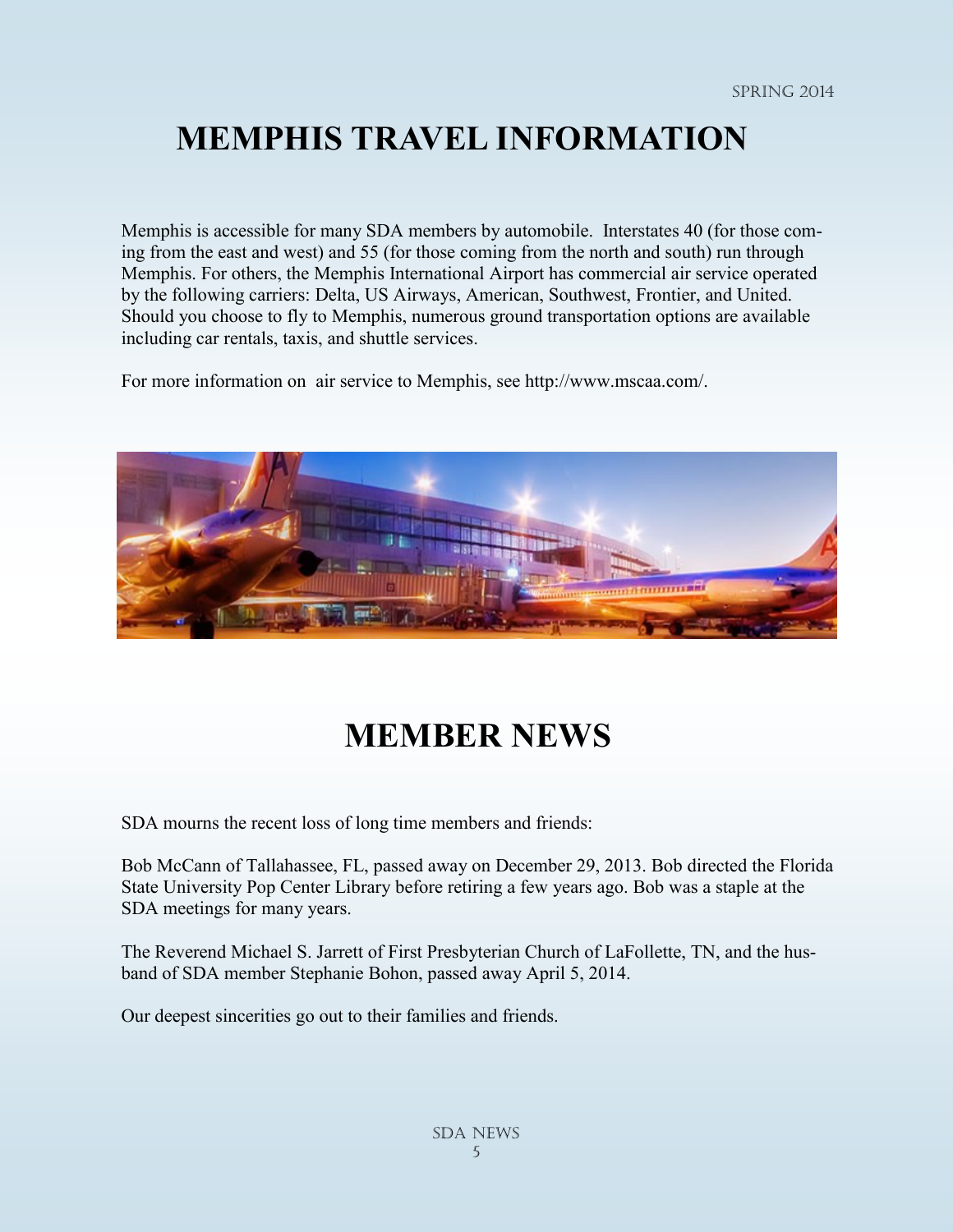#### **PRPR SPECIAL ISSUES**

Please be aware of two exciting special issues in Population Research and Policy Review. The most recent issue of *PRPR* is a special issue on first union formation, guest edited by Andrew Cherlin. Having Dr. Cherlin edit the special issue is exciting for us!

This year we will also have a special issue on sexual minorities. That issue will include the amicus brief that Wendy Manning wrote for the American Sociological Association that was considered by the Supreme Court in the defense of marriage act (DOMA) challenges.

We hope you enjoy these special issues and please keep *PRPR* in mind as you seek outlets to publish your research in the future!

#### **PRPR APRIL 2014 TABLE OF CONTENTS**

"First Union Patterns Around the World: Introduction to the Special Issue" by Andrew Cherlin

"A Characterization of World Union Patterns at the National and Regional Level" by Jose Antonio Ortega

"Marriage Squeeze, Never-Married Proportion, and Mean Age at First Marriage in China" by Quanbao Jiang, Marcus W. Feldman, Shuzhuo Li

"Who Marries Whom? Changing Mate Selection Preferences in Urban India and Emerging Implications on Social Institutions" by Ravi Prakash, Abhishek Singh

"Marriage in Sub-Saharan Africa: Trends, Determinants, and Consequences" by David Shapiro, Tesfayi Gebreselassie

"Normative Groups: The Rise of the Formation of the First Union Through Cohabitation in Quebec, a Comparative Approach" by Benoit Laplante

"Cohabitation Expectations Among Young Adults in the United States: Do They Match Behavior?" by Wendy D. Manning, Pamela J. Smock

"Erratum to: The Great Recession and the Changing Geography of Food Stamp Receipt" by Tim Slack, Candice A. Myers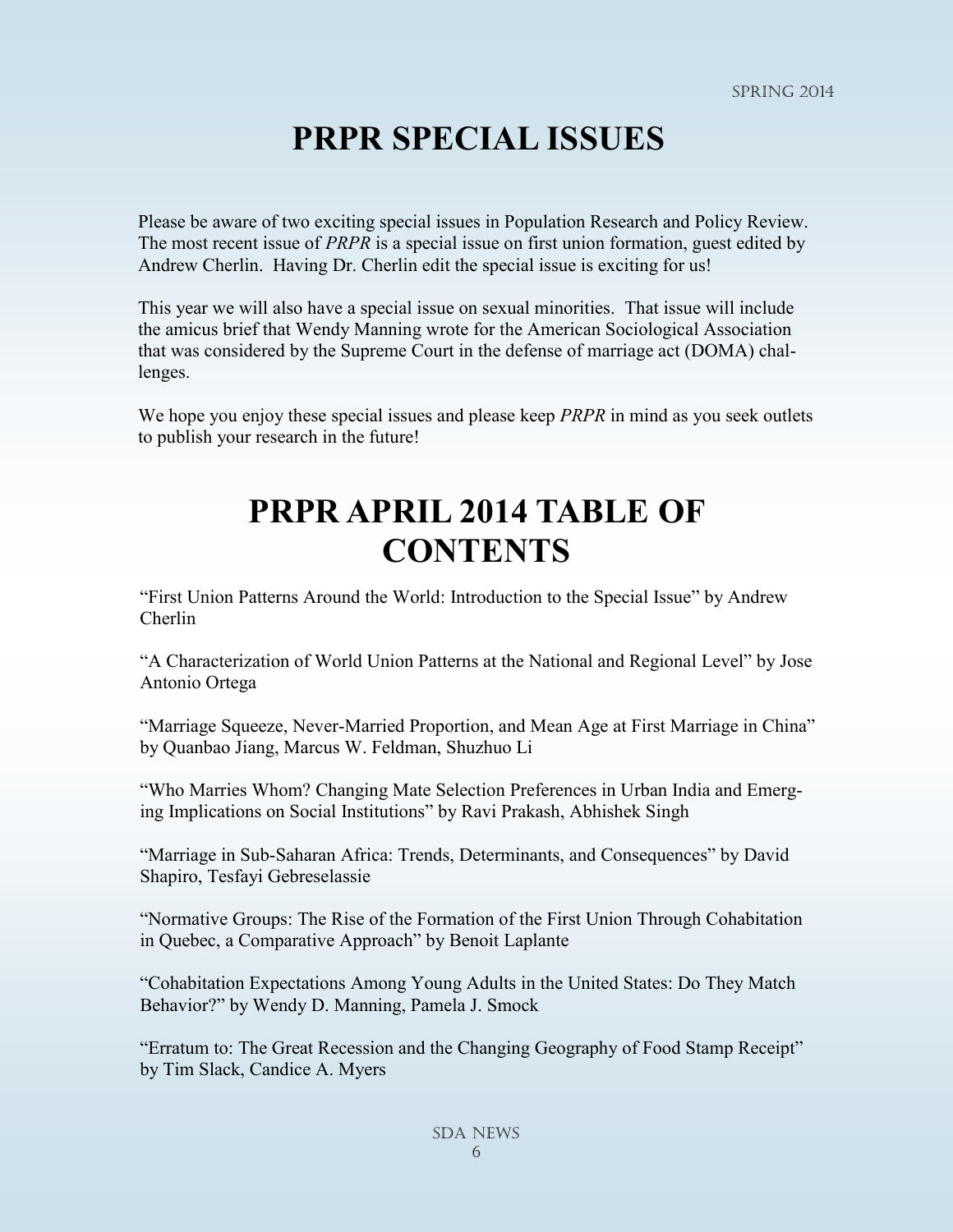#### **ACS DATA USERS CONFERENCE**

**ACS Data Users Conference**

Register now for the inaugural American Community Survey (ACS) Data Users Conference, to be held May 29-30, 2014, at the Holiday Inn Capitol, in Washington, D.C. A limited number of hotel rooms have been reserved at a special conference rate of \$224 so please **book by April 14** to ensure your reservation. The ACS Data Users Conference is being organized by Sabre Systems and the Population Reference Bureau in partnership with the U.S. Census Bureau. Space at the conference is limited and registration is on a first come/first served basis. The final deadline for registration is Thursday, May 22, 2014. For more information and to register for the conference, visit: [www.acsdatausers.org/Events.aspx.](http://www.acsdatausers.org/Events.aspx)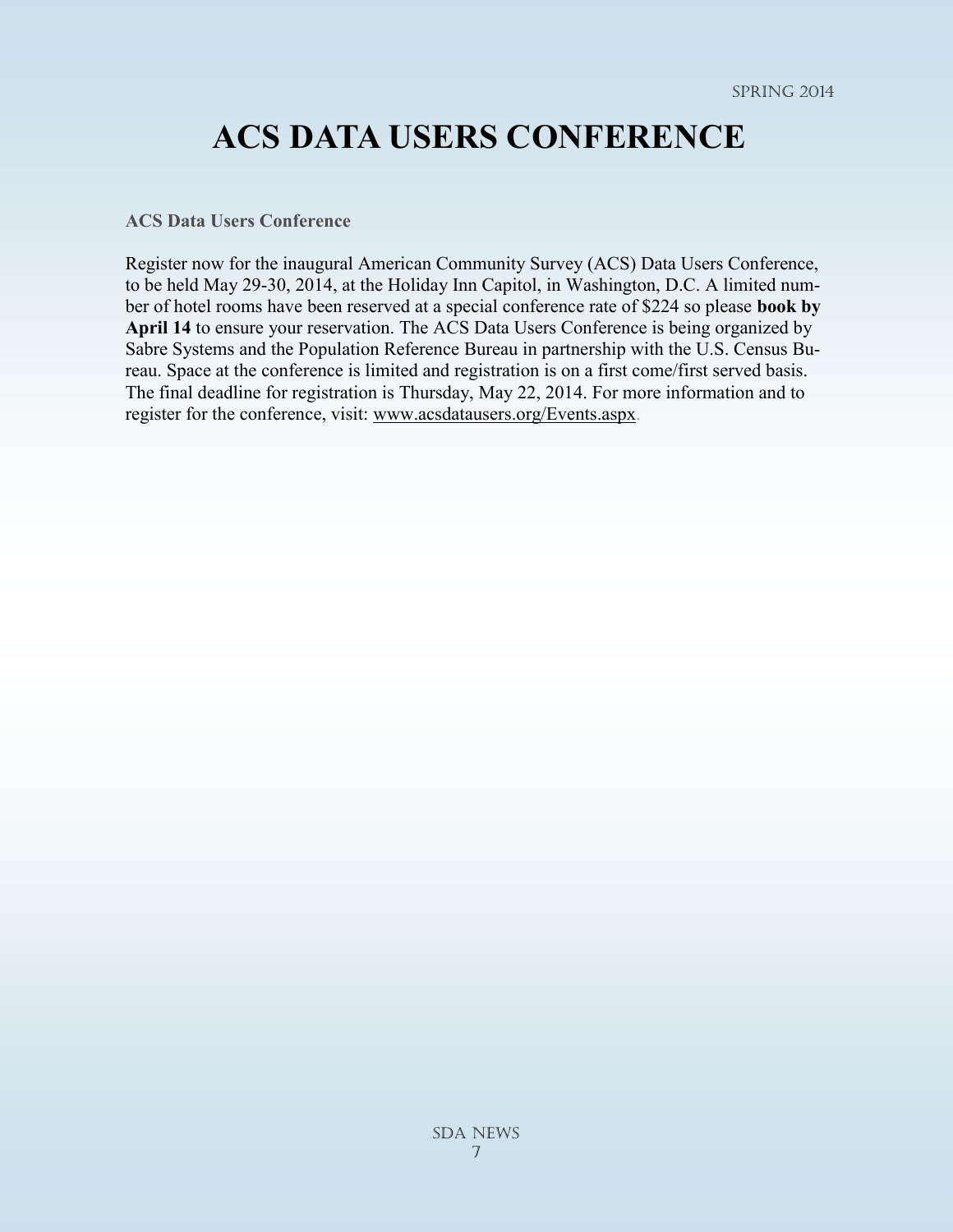## **JOBS: OREGON INSTITUTE OF TECHNOLOGY**

Oregon Institute of Technology is conducting a national search for a full-time, tenure-track, 9 month faculty position at the rank of Assistant Professor. Primary responsibilities will be teaching undergraduate courses, as well as assisting with curriculum development and promotion of Oregon Tech's emergent applied medical sociology program. Oregon Tech offers competitive salaries and an excellent benefits package. Salary is commensurate with experience. Typical appointments are for nine months (September 16 through June 15). Additional opportunities to teach summer and online may be available and professional consulting is supported. Start date will be September 2014.

The Population Health Management B.S. degree is interdisciplinary, with a foundation in sociology, and housed within the Humanities and Social Sciences department. As new career paths emerge within healthcare that require a social science background, Oregon Tech is developing an applied/medical sociology degree designed to train the next generation of health professionals.

Qualified candidates will have a doctoral degree in Sociology from an accredited college or university, with a specialization in applied and/or medical sociology. Master's-level degrees may be in sociology or a related field such as public health, demography, or medicine. Qualified candidates will have demonstrated the ability to teach a wide range of sociology topics which may include social theory, research methods, medical sociology, sociology of gender, sociology of health, and statistics.

The ideal candidate for this position has an understanding of sociology as it applies to health and healthcare, and has an interest in working for an institution that is committed to providing a well-rounded education that also prepares students for their future career. Given the program's nature we seek a candidate with an interest and commitment to applied research/community outreach.

Review of applications will begin April 4, 2014 and continue until the position is filled.

To apply, send a letter of application, curriculum vita, a statement of your teaching philosophy, copies of student evaluations (if available), a sample syllabus, and three letters of reference electronically to oithr@oit.edu for position #14-66012. Application materials may also be mailed to Oregon Tech Office of Human Resources, 3201 Campus Drive, Klamath Falls, OR 97601 or faxed to (541) 851-5200.

For further information, contact Dr. Sophia Lyn Nathenson, Search Committee Chair, at (541) 885-1532, sophialyn.nathenson@oit.edu, or visit Oregon Tech's website at www.oit.edu.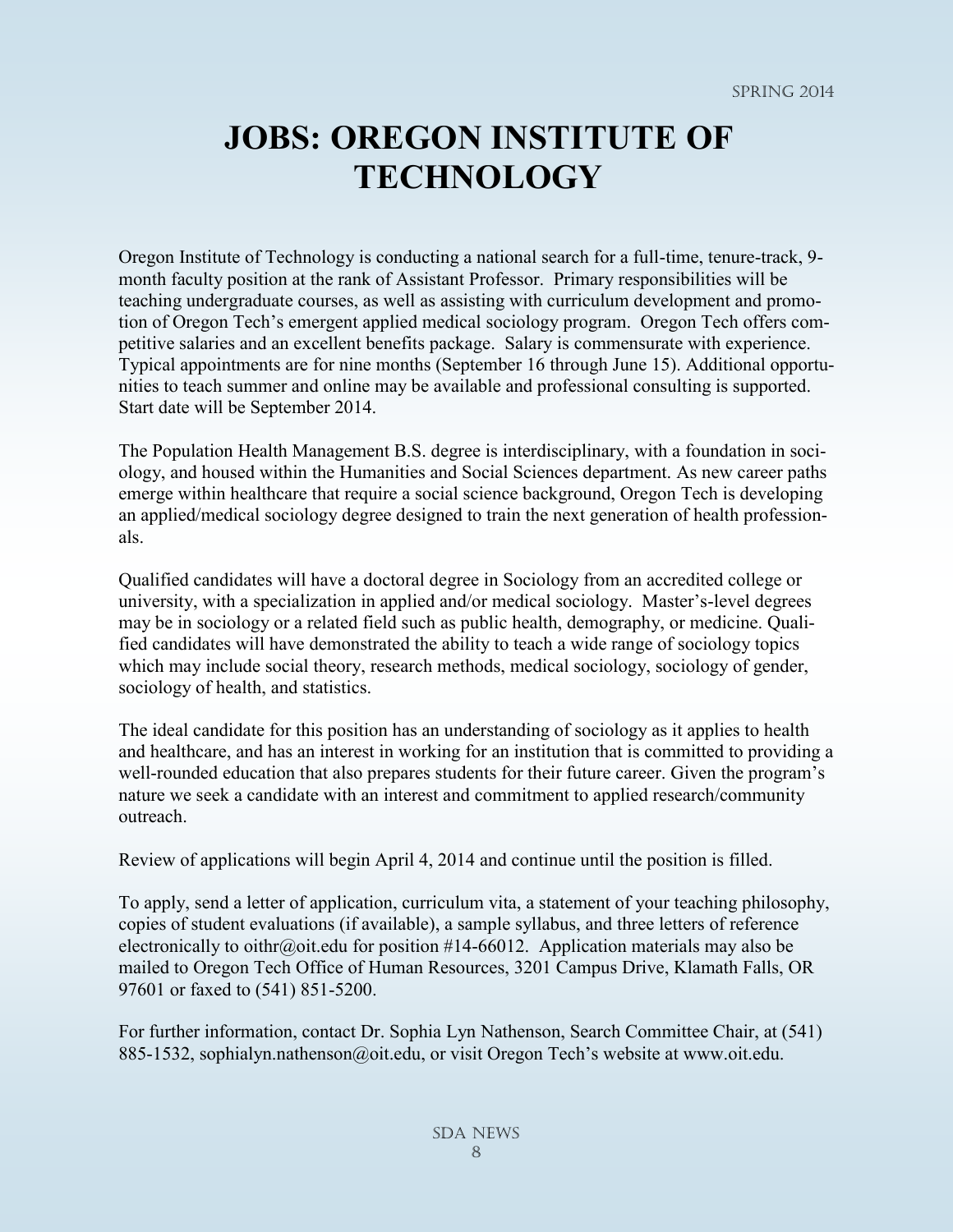## **JOBS: TEXAS A&M UNIVERSITY, FELLOWSHIP POSITION**

The Department of Sociology at Texas A&M invites applications for a one year Postdoctoral Research Associate Position to begin July 1, 2014. The position involves working in the Kaplan Secure Data Laboratory, and teaching a course during the year.

The Kaplan Secure Data Laboratory is tasked with the upkeep, dissemination, and development of future directions of the Kaplan Longitudinal and Multigenerational Study (KLAMS). Responsibilities include:

•Grant writing;

•Serving as principal or co-principal investigator on grants and other externally funded research;

•Designing and managing new research avenues;

•Supervising graduate and undergraduate research assistants;

•Providing on-site training and technical assistance;

•Data collection, processing, and analysis;

•Writing of technical publications, newsletters and reports.

Minimum Qualifications: An earned PhD in the Social/Behavioral Sciences or a related field conferred by the time of employment AND demonstrated knowledge in some combination of the following areas: social psychology, deviant behavior, medical sociology, demography, longitudinal analysis, and survey research.

Preferred Qualifications: Working knowledge of Howard B. Kaplan's Theory of Self-Referent Behavior; experience writing grants in the fields of health or general social sciences; a publication record in the field of sociology; ability and willingness to mentor graduate and undergraduate research students; experience working with quantitative research methods including Structural Equation Modeling, and skills with statistical software (SPSS, STATA, Mplus, etc).

Please send a Letter of application, CV., and a list of 3 references to Dr. Jane Sell at jsell@tamu.edu (Please indicate Postdoctoral Research Associate in the subject line of the email). Applications are due by April 30th, 2014. Salary varies between \$45,000 and \$55,000 depending on qualifications.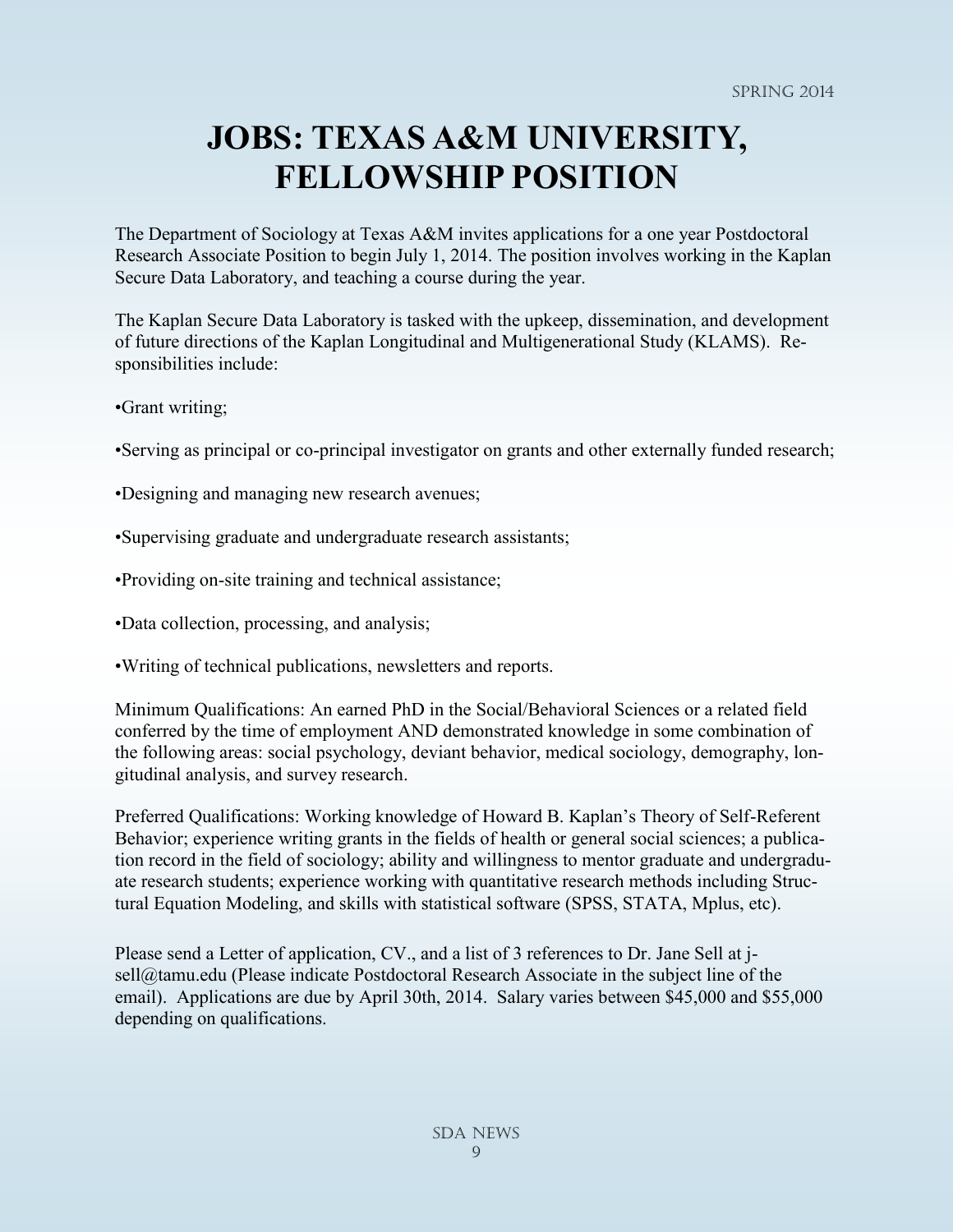## **JOBS: THE UNIVERSITY OF MEMPHIS, INSTRUCTOR POSITION**

The Department of Sociology at the University of Memphis invites applications for a one-year Instructor position starting in August, 2014. The position will have the possibility of renewal for additional years. Responsibilities include teaching five undergraduate courses/sections per semester in various subject areas covered by the department. Applicants must upload a letter of application, a curriculum vita, a statement describing teaching philosophy, interests and experience, evaluations of past teaching, and contact information for two professional references.

Minimum qualifications are a masters' degree in Sociology from an accredited university and teaching experience is required.

It is a full-time, benefits eligible position with a salary between \$30,000-\$34,000.

Applicants should contact the Department of Human Resources at The University of Memphis or to apply online visit<http://workforum.memphis.edu/postings/6424> .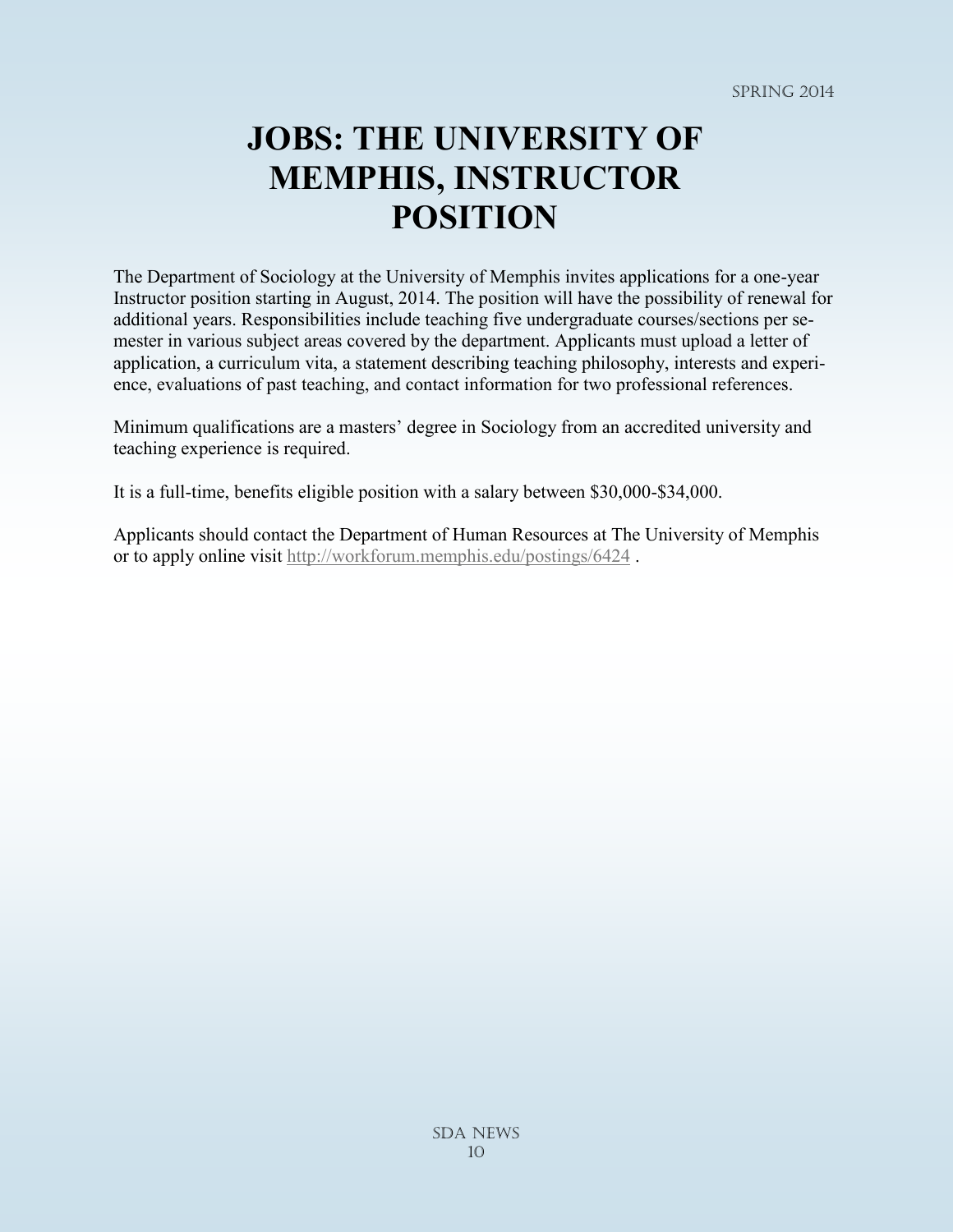#### **NEWS RELEASE**

#### **Access to Health Care Differs Dramatically by Insurance Type in Mississippi**

Only 50% of primary care physician practices are currently accepting new patients with Medicaid insurance, a new MSU study finds. Only 64% of Mississippi primary care practices are currently accepting new patients with Medicare insurance. Finally, only 78% are accepting new patients with Blue Cross & Blue Shield health insurance. The peer-reviewed study was published in the February issue of the Southern Medical Journal.

"Having health insurance does not guarantee access to primary health care. Unfortunately that guarantee is a basic assumption in much of the debate about changes in the health care system," said Dr. Ronald E. Cossman, Director of the Mississippi Center for Health Workforce (MCHW) at the Social Science Research Center (SSRC). The study's findings are consistent with numerous studies in other states.

"These findings tell us two things. First, some individuals with health insurance cannot obtain an appointment to see a primary care physician, who is the main source of preventative care and treatment. The second finding is that policy makers need to shift their focus and ask what it would take for these primary care practices to accept these new patients."

Outright decline to accept the individual as a new patient ranged from  $7\%$  for Blue Cross & Blue Shield, to 15% for Medicare-insured new patients to 38% for Medicaid-insured patients. A third category, other, were unresolved requests for appointments, pending a call-back or, interestingly, a pre-acceptance visit with the physician prior to acceptance. Given that between 12% and 21% of calls for appointments were unresolved, the decline rate may actually understate barriers to access to primary health care in Mississippi.

The survey contacted 678 primary care practices in Mississippi between May and December 2012. Of those, 489 were "core" primary care offices (general practice, family practice and internal medicine), 99 were OB/GYN and 90 were pediatric practices. The average primary care practice in Mississippi consists of three physicians. A total of 580 offices were successfully contacted, for a completion rate of 86% of all primary care practices in the state. Clinics that would accept walk-in regardless of insurance status were excluded from the study (for example, county health clinics, hospital emergency rooms and acute care clinics).

The study's authors were Ronald E. Cossman, PhD; Jeralynn S. Cossman, PhD; Sarah Rogers, BA; David McBride, BA; La'Mont Sutton, BS and Megan Stubbs-Richardson, BS. The study was internally funded by the MCHW and the SSRC at Mississippi State University.

Contact: Dr. Ronald E. Cossman Office: 662-325-4801 E-mail: Ronald.Cossman@ssrc.msstate.edu